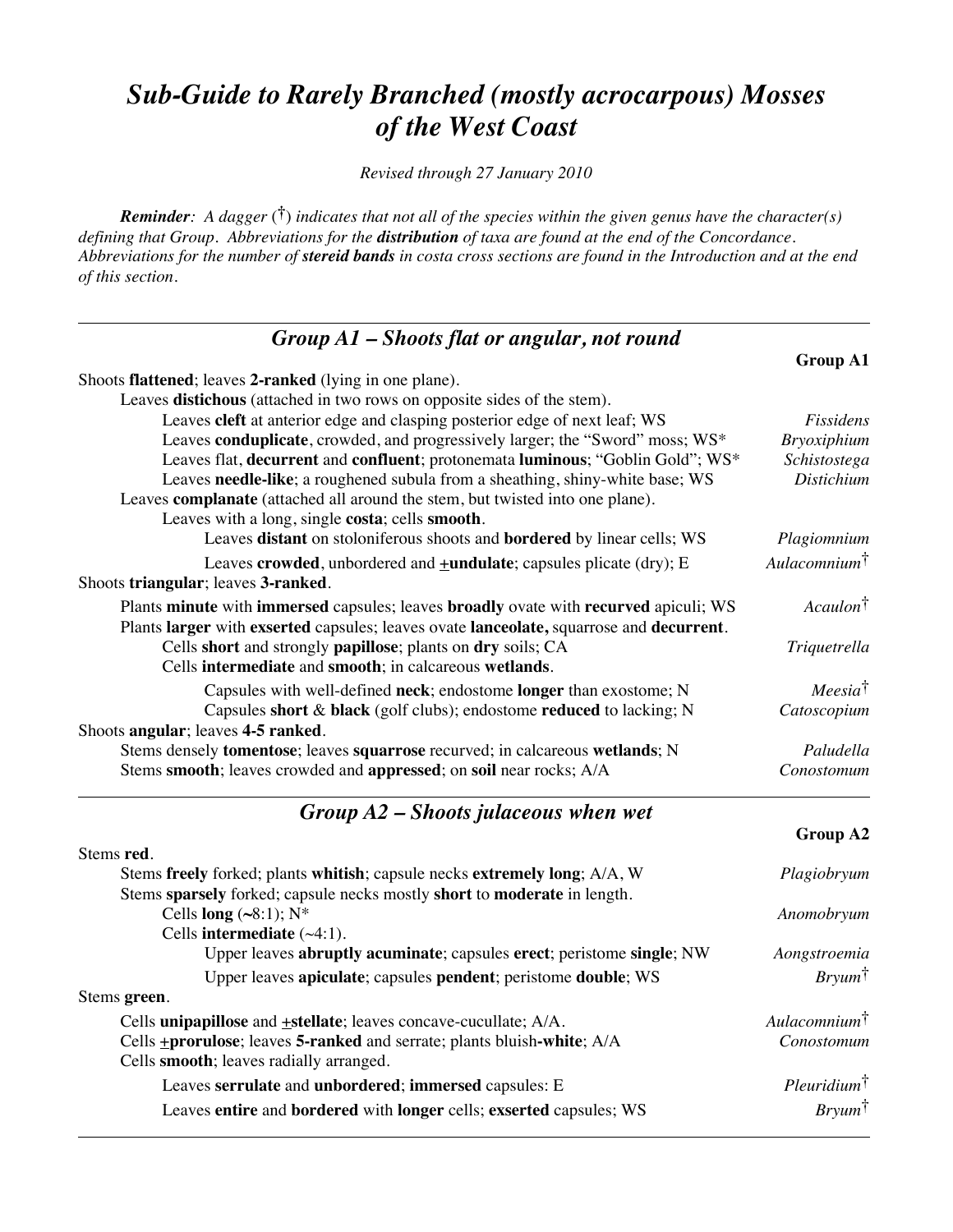# *Group A3 – Stems distinctly tomentose*

|                                                                                            | Group A3                 |
|--------------------------------------------------------------------------------------------|--------------------------|
| Stems covered with <b>pigmented</b> (reddish to brownish) rhizoidal tomentum to near apex. |                          |
| Leaves squarrose-recurved and heart shaped; fens; N                                        | Paludella                |
| Leaves ovate to broadly elliptical.                                                        |                          |
| Rhizoidal initials in <b>longitudinal rows</b> ; endostome fused into a <b>dome</b> ; N    | Cinclidium               |
| Rhizoidal initials <b>not</b> in rows; endostome segments free; $N^*$                      | $Rhizomnim^{\dagger}$    |
| Leaves <b>oblong-lanceolate</b> to oblong-lingulate.                                       |                          |
| Cells pleuripapillose; terminal cell long and smooth; brood bodies axillary; N*            | $Zygodon^{\dagger}$      |
| Cells unipapillose; terminal cell papillose; brood bodies terminal; WS                     | Aulacomnium <sup>†</sup> |
| Leaves narrowly lanceolate from an ovate, plicate base; WC, NW                             | Anacolia                 |
| Leaves lanceolate to subulate-setaceous; WS                                                | Dicranum                 |
| Stems covered with <b>white-wooly</b> tomentum.                                            |                          |
| Leaves with green sheets (lamellae) on their surface; bogs; $N^*$                          | Poly trichum             |
| Leaves lacking lamellae; WS                                                                | Dicranum                 |
|                                                                                            |                          |

# *Group A4 – Stems red*

|                                                                                                                                                                            | <b>GLUUP A4</b>              |
|----------------------------------------------------------------------------------------------------------------------------------------------------------------------------|------------------------------|
| Plants julaceous.                                                                                                                                                          |                              |
| Stems freely forked; leaves with distinct, $\pm$ reflexed point; cells in oblique rows; A/A, W<br>Stems occasionally forked; leaves ovate to ovate-lanceolate and concave. | Plagiobryum                  |
| Leaves broadly obtuse to acute; costa ending subpercurrent; cells $\sim 8:1; N^*$                                                                                          | Anomobryum                   |
| Leaves abruptly acuminate; costa percurrent; cells ~4:1; NW                                                                                                                | Aongstroemia                 |
| Leaves obtuse to acute; costa percurrent to excurrent; cells $\sim$ 4:1; WS<br>Plants with stems covered with pigmented (reddish to brownish) tomentum.                    | $Bryum^{\dagger}$            |
| Leaf cells $>3:1$ ; WS                                                                                                                                                     | $Bry \mu m^{\dagger}$        |
| Leaf cells $\leq$ 2:1.                                                                                                                                                     |                              |
| Leaves setaceous, serrate above & recurved below; WC, NW                                                                                                                   | Anacolia                     |
| Leaves neither setaceous, serrate nor recurved.                                                                                                                            |                              |
| Rhizoidal initials in <b>longitudinal rows</b> ; endostome fused into a dome; N                                                                                            | Cinclidium                   |
| Rhizoidal initials not in rows; endostome segments free; $N^*$                                                                                                             | Rhizomnium                   |
| Plants neither julaceous nor tomentose.                                                                                                                                    |                              |
| Leaves bordered by elongated cells.                                                                                                                                        |                              |
| Leaves distinctly toothed.                                                                                                                                                 |                              |
| Cells smooth, cells up to $50\mu$ ; leaves plane; WS                                                                                                                       | $\textit{Minimum}^{\dagger}$ |
| Leaves entire.                                                                                                                                                             |                              |
| Leaves +dimorphic (+distichous lateral leaves and smaller dorsal leaves); WC                                                                                               | Epipterygium                 |
| Leaves of one kind; WS                                                                                                                                                     | $Bryum^{\dagger}$            |
| Leaves <b>not</b> bordered.                                                                                                                                                |                              |
| Leaves serrulate <b>+throughout</b> ; cells prorulose; WS                                                                                                                  | Philonotis <sup>†</sup>      |
| Leaves + serrulate near the apex; cells smooth.                                                                                                                            |                              |
| Leaves subulate; alar cells inflated, thick-walled and reddish; N*                                                                                                         | <b>Blindia</b>               |
| Leaves not subulate; alar cells <b>+undifferentiated</b> ; WS                                                                                                              | Pohlia <sup>†</sup>          |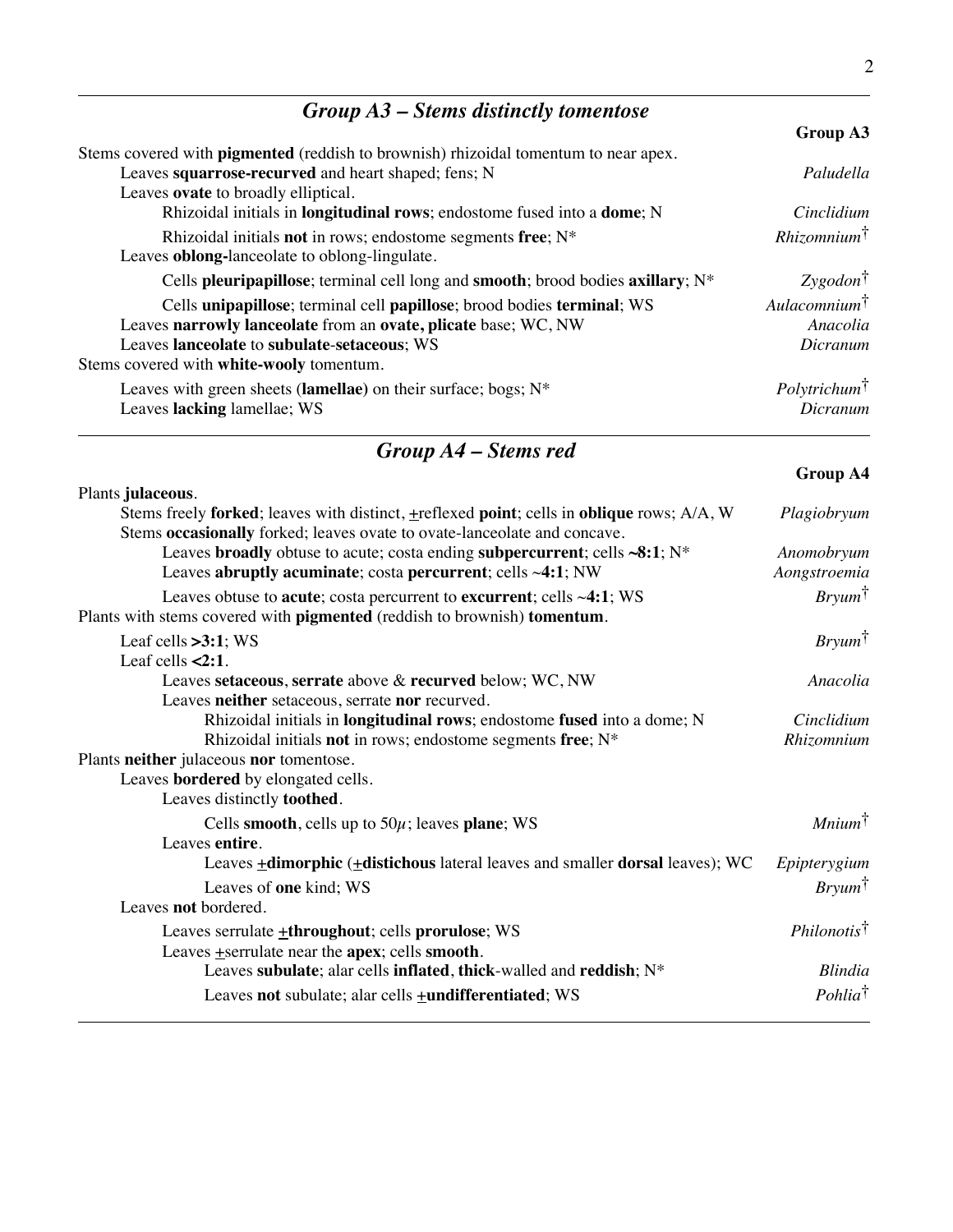| $Group A5 - Leaves square, required$                                                                             |                        |
|------------------------------------------------------------------------------------------------------------------|------------------------|
|                                                                                                                  | Group A5               |
| Leaves squarrose-recurved when dry (or wet).                                                                     |                        |
| Leaves 5-ranked and folded to appear heart shaped; stems densely tomentose; fens; N                              | Paludella              |
| Leaves squarrose-recurved only when wet $(\pm$ appressed when dry).                                              |                        |
| Leaves 3-ranked, long-decurrent and with papillose-crenulate margins; CA                                         | Triquetrella           |
| Leaves subulate-setaceous from a sheathing base; disturbed soil; N                                               | Trichodon              |
| Leaves lacking the above unique characteristics.                                                                 |                        |
| Cell walls irregularly thickened; cell lumens stellate; A/A                                                      | Geheebia               |
| Cell walls of uniform width; cell lumens $\pm$ rounded.                                                          |                        |
| Cells <b>intermediate</b> in length; WS                                                                          | $Dicranella^{\dagger}$ |
| Cells short.                                                                                                     |                        |
| Leaves <b>+bordered</b> by <b>longer</b> , or <b>shorter</b> and <b>thick</b> -walled cells; 1 <sup>*</sup> ; WS | Tortula <sup>†</sup>   |
| Leaves unbordered; 2 <sup>*</sup> ; WS                                                                           | $Barbula^{\dagger}$    |

| <b>Group A6 –Leaves falcate-secund</b> |
|----------------------------------------|
|                                        |

| Plants blackish; leaves multistratose; capsules valvate; on rocks; NW                                                                                                                                                                                                                           | Group A6<br>Andreaeobryum   |
|-------------------------------------------------------------------------------------------------------------------------------------------------------------------------------------------------------------------------------------------------------------------------------------------------|-----------------------------|
| Plants grayish; costa >1/2 leaf breadth with 3(4) cell layers; green striations on leaves; $N^*$<br>Plants green; leaves unistratose and lacking striations; costa usually $\langle 1/5 \rangle$ leaf breadth.<br>Alar cells clearly <b>differentiated</b> ; plants <b>large</b> , mostly >1cm. | Paraleucobryum <sup>†</sup> |
| Alar cells pigmented; capsules rarely strumose; various habitats; 2 <sup>*</sup> ; WS                                                                                                                                                                                                           | $Dicramum^{\dagger}$        |
| Alar cells pale; capsules strumose; on alpine rocks; $0^*$ ; A/A                                                                                                                                                                                                                                | Kiaeria <sup>†</sup>        |
| Alar cells <b>+undifferentiated</b> ; plants small, mostly <1cm; WS                                                                                                                                                                                                                             | $Dicranella^{\dagger}$      |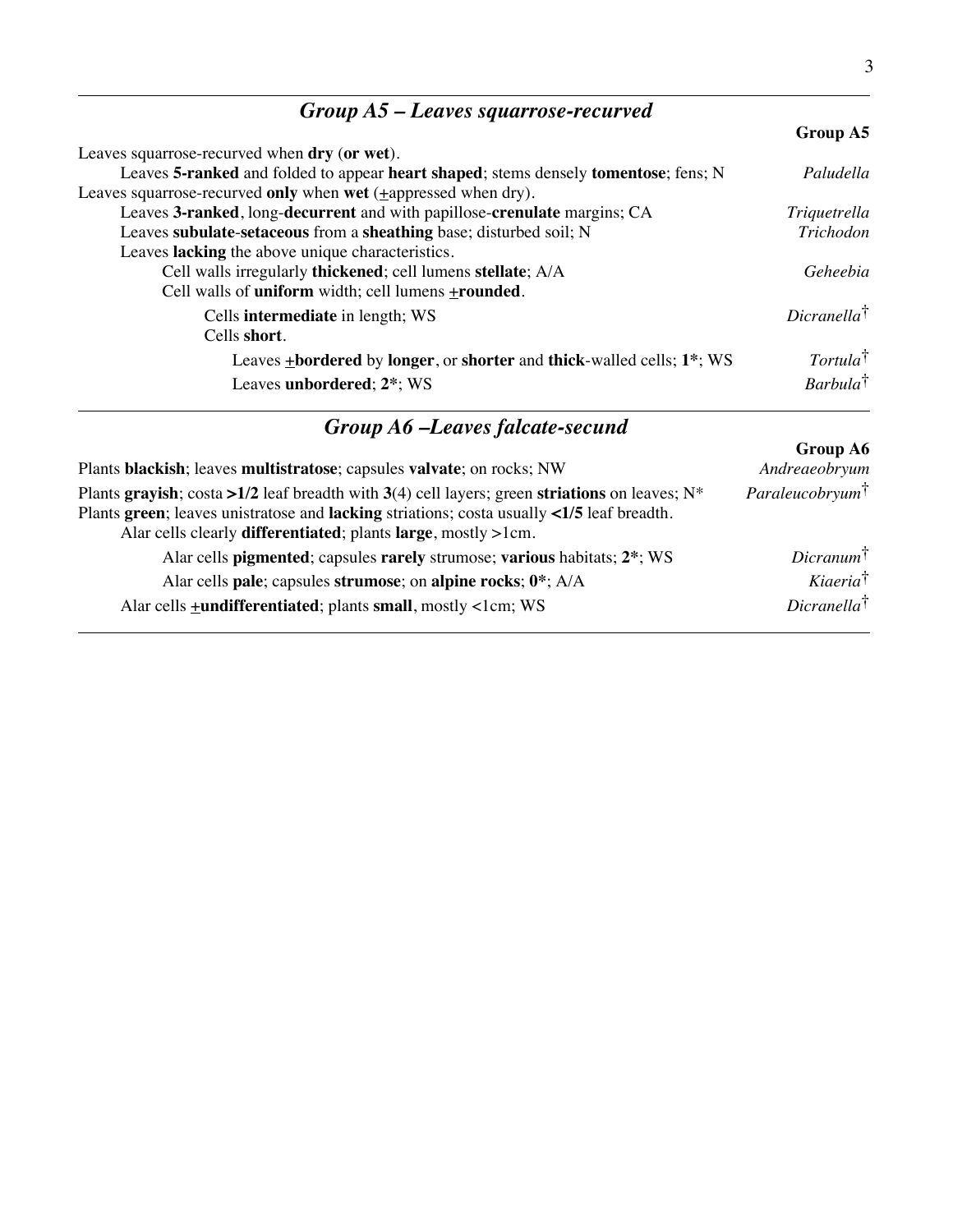| Group $A7$ – Leaves subulate / setaceous (8:1 or greater)                                                                                                                                                                                                 |                                            |
|-----------------------------------------------------------------------------------------------------------------------------------------------------------------------------------------------------------------------------------------------------------|--------------------------------------------|
|                                                                                                                                                                                                                                                           | <b>Group A7</b>                            |
| Plants small to <b>minute</b> (mostly $\lt$ 5 mm high) with $\pm$ <b>immersed</b> capsules growing on bare soil,<br>usually as winter annuals; the "pygmy ephemerals" as defined here.                                                                    |                                            |
| Setae straight; capsules immersed and cleistocarpous.                                                                                                                                                                                                     |                                            |
| Capsules pyriform with a conspicuous, stomatose neck; spores small; WS<br>Capsules globose to ovoid, lacking a distinct neck.                                                                                                                             | $Bruchia^{\dagger}$                        |
| Calyptrae mitrate or cucullate; spores numerous and small; WS                                                                                                                                                                                             | $Pleuridium^{\dagger}$                     |
| Calyptrae rudimentary; spores few and large $(>100\mu)$ ; E, CA<br>Plants larger with exserted capsules growing on various substrates.                                                                                                                    | $Archidium^{\dagger}$                      |
| Leaves squarrose-recurved (wet); subula roughened throughout by cell ends; N<br>Leaves with bases distinctly incurved to expanded and clasping.                                                                                                           | Trichodon                                  |
| Cells intermediate in length and prorulose/papillose; upper cells + bistratose; WS<br>Cells intermediate in length and smooth.                                                                                                                            | Bartramia <sup>†</sup>                     |
| Capsules with distinct, very long necks; WS<br>Capsules lacking a distinct neck.                                                                                                                                                                          | $Trematodon^{\dagger}$                     |
| Plants larger; peristome single with forked teeth.                                                                                                                                                                                                        |                                            |
| Teeth divided to base, round and papillose; WS                                                                                                                                                                                                            | $Ditrichum^{\dagger}$                      |
| Teeth divided to mid-point, flat and pitted-striolate; WS<br>Cells short and smooth.                                                                                                                                                                      | $Dicranella^{\dagger}$                     |
| Upper cells <b>+bistratose</b> ; capsules inclined, asymmetric and strumose; WS<br>Leaves with a <b>broad</b> , single costa $(>1/3$ the leaf width).<br>Alar cells inflated and hyaline or colored (brownish to reddish).                                | $Oneophorus^{\dagger}$                     |
| Costa 3(4) cell layers thick (middle & dorsal layers green & "striped"); N*<br>Costa lacking the above unique characters.                                                                                                                                 | Paraleucobryum                             |
| Inner basal cells pale, enlarged and extending up along the costa; N*                                                                                                                                                                                     | Dicranodontium                             |
| Inner basal cells little differentiated; WS                                                                                                                                                                                                               | Camply lopus                               |
| Alar cells <b>+undifferentiated</b> ; capsules pyriform; WS<br>Leaves lacking the above unique characteristics.<br>Alar cells distinctly differentiated.                                                                                                  | Leptobryum                                 |
| Capsules curved and strumose (goiter-like swellings); on rocks; A/A<br>Capsules obovoid to pyriform; on rocks.                                                                                                                                            | Kiaeria                                    |
| Capsules ribbed (dry); peristome teeth wide-flaring, $\pm$ split and striolate; N<br>Capsules smooth (dry); peristome teeth erect, $\pm$ entire and papillose; N <sup>*</sup><br>Capsules lacking any of the above unique characters; substrates various. | Arctoa<br><b>Blindia</b>                   |
| Cells with cuticular ridges; peristome teeth $\pm$ entire and papillose; N <sup>*</sup>                                                                                                                                                                   | Dicranoweisia                              |
| Cells smooth; peristome teeth forked and pitted-striolate below; WS<br>Alar cells <b>+undifferentiated</b> .                                                                                                                                              | $Dicranum^{\dagger}$                       |
| Stems tomentose & red; leaves serrate above & recurved below; WC, NW<br>Stems lacking tomentum & green.<br>Cells intermediate to long; peristome teeth usually present.                                                                                   | Anacolia                                   |
| Plants small $(\le 2mm)$ ; leaves little altered $(dry)$ ; on rocks; WS                                                                                                                                                                                   | Seligeria <sup>†</sup>                     |
| Plants larger (>5mm); leaves twisted (dry); on wood; SA, WC<br>Cells short; annulus compound; peristome teeth mere stubs; WS*                                                                                                                             | Orthodontium <sup>†</sup><br>Brachydontium |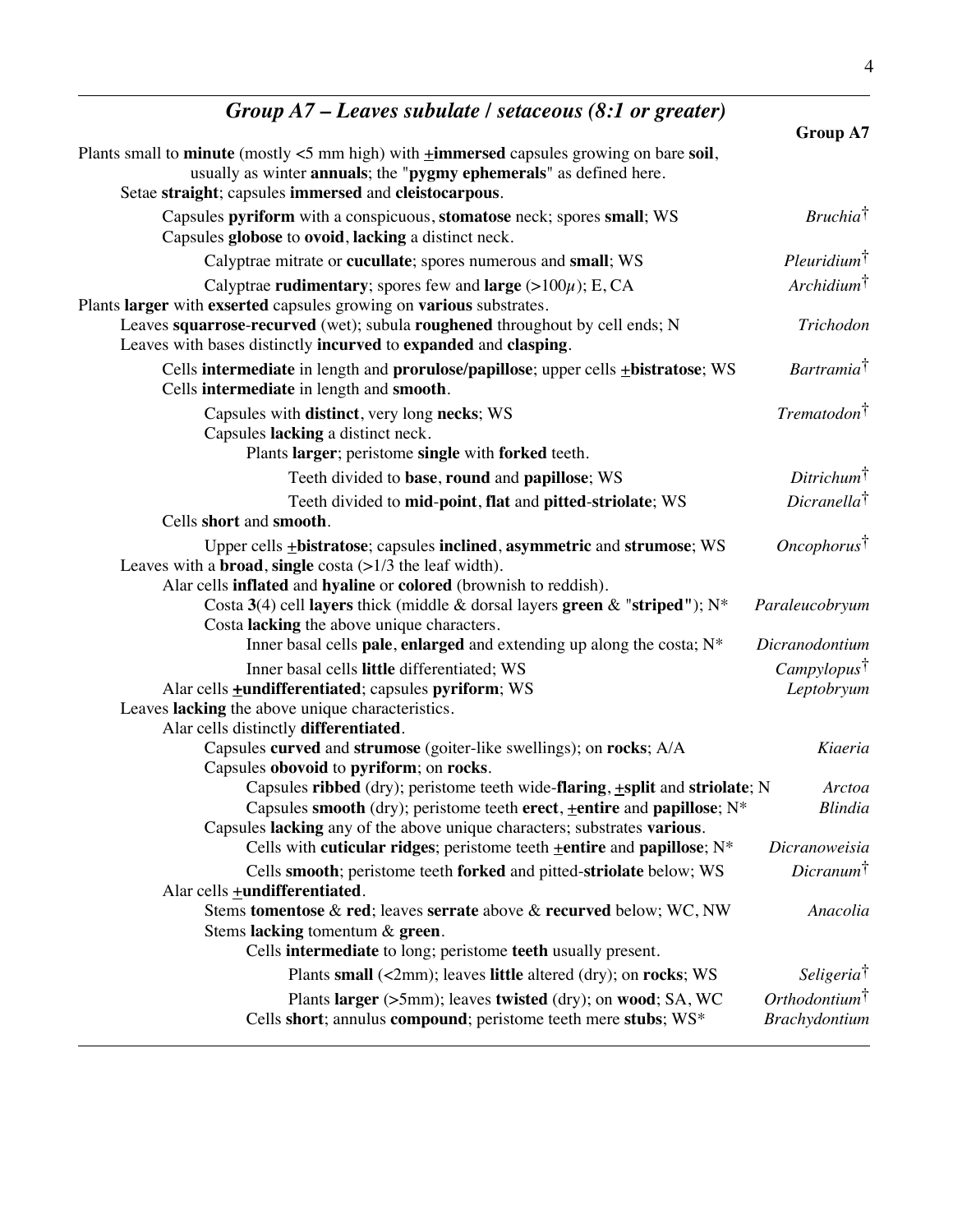| $Group A8 - Leaves dimorphic$                                                                                                                                                                                                                                                |                                     |
|------------------------------------------------------------------------------------------------------------------------------------------------------------------------------------------------------------------------------------------------------------------------------|-------------------------------------|
| Leaves costate, 4-ranked and bordered; dorsal leaves smaller; stems red; cells smooth; WC                                                                                                                                                                                    | <b>Group A8</b><br>Epipterygium     |
| $Group A9 - Leaves with hair-points or awns$                                                                                                                                                                                                                                 |                                     |
|                                                                                                                                                                                                                                                                              | <b>Group A9</b>                     |
| Plants minute (mostly $<$ 5 mm high) with $\pm$ immersed capsules growing on bare soil,<br>usually as winter annuals; the "pygmy ephemerals" as defined here.                                                                                                                |                                     |
| Leaves with lamellae on the upper end of the costa; WS<br>Leaves with <b>filaments</b> on the upper end of the costa.                                                                                                                                                        | Pterygoneurum                       |
| Leaves "fleshy" with inrolled margins; filaments on very broad costa; WC                                                                                                                                                                                                     | $Aloina^{\dagger}$                  |
| Leaves thin with reflexed to revolute margins; filaments on narrow costa; W<br>Leaves lacking lamellae or filaments.                                                                                                                                                         | Crossidium                          |
| Leaves with a revolute margin; cells pleuripapillose; WS                                                                                                                                                                                                                     | Phascum                             |
| Leaves with reflexed tips; cells with single blunt papillae; WS*<br>Leaves with plane margins and tips; cells smooth.                                                                                                                                                        | Acaulon <sup>†</sup>                |
| Capsules exserted & peristomate; calyptrae cucullate; NW<br>Capsules <b>+emergent &amp; operculate</b> ; calyptrae persistent, 4-angled & split; E, CA<br>Plants growing on <b>dung</b> , animal remains, or other highly nitrogenous materials; the " <b>dung mosses</b> ". | Stegonia <sup>†</sup><br>Pyramidula |
| Hypophysis greatly differentiated and colored; peristome teeth chambered; N, CP, SA                                                                                                                                                                                          | $Splachnum^{\dagger}$               |
| Hypophysis narrowly pyriform and +urn-colored; peristome teeth not chambered; N<br>Plants lacking any of the above unique characteristics.                                                                                                                                   | Tetraplodon <sup>†</sup>            |
| Leaves "fleshy" from crowded lamellae covering a very broad costa; WS                                                                                                                                                                                                        | Polytrichum <sup>†</sup>            |
| Leaves with a <b>broad</b> $(1/3 - 1/2 \text{ leaf width})$ single <b>costa</b> ; WS<br>Leaves with distinct border.                                                                                                                                                         | Camply lopus                        |
| Cells short (+isodiametric); pleuripapillose or smooth; WS<br>Cells intermediate in length; smooth.                                                                                                                                                                          | Desmatodon <sup>†</sup>             |
| Capsules pendent and pyriform; WS<br>Leaves with large, lax and hyaline basal cells contrasting with dense upper cells.                                                                                                                                                      | $Bryum^{\dagger}$                   |
| Basal cells pale with <b>brown</b> , thickened cross walls; calyptrae campanulate; WS<br>Basal cells thin-walled and non-pigmented throughout; calyptrae cucullate.                                                                                                          | <i>Encalypta</i> <sup>†</sup>       |
| Peristome of 32 twisted teeth on a high basal membrane; WS                                                                                                                                                                                                                   | Tortula <sup>†</sup>                |
| Peristome of $32$ + erect teeth on a low basal membrane; WS<br>Leaves lacking the above unique characteristics.                                                                                                                                                              | $Desmatodon^{\dagger}$              |

*Continued below at left margin*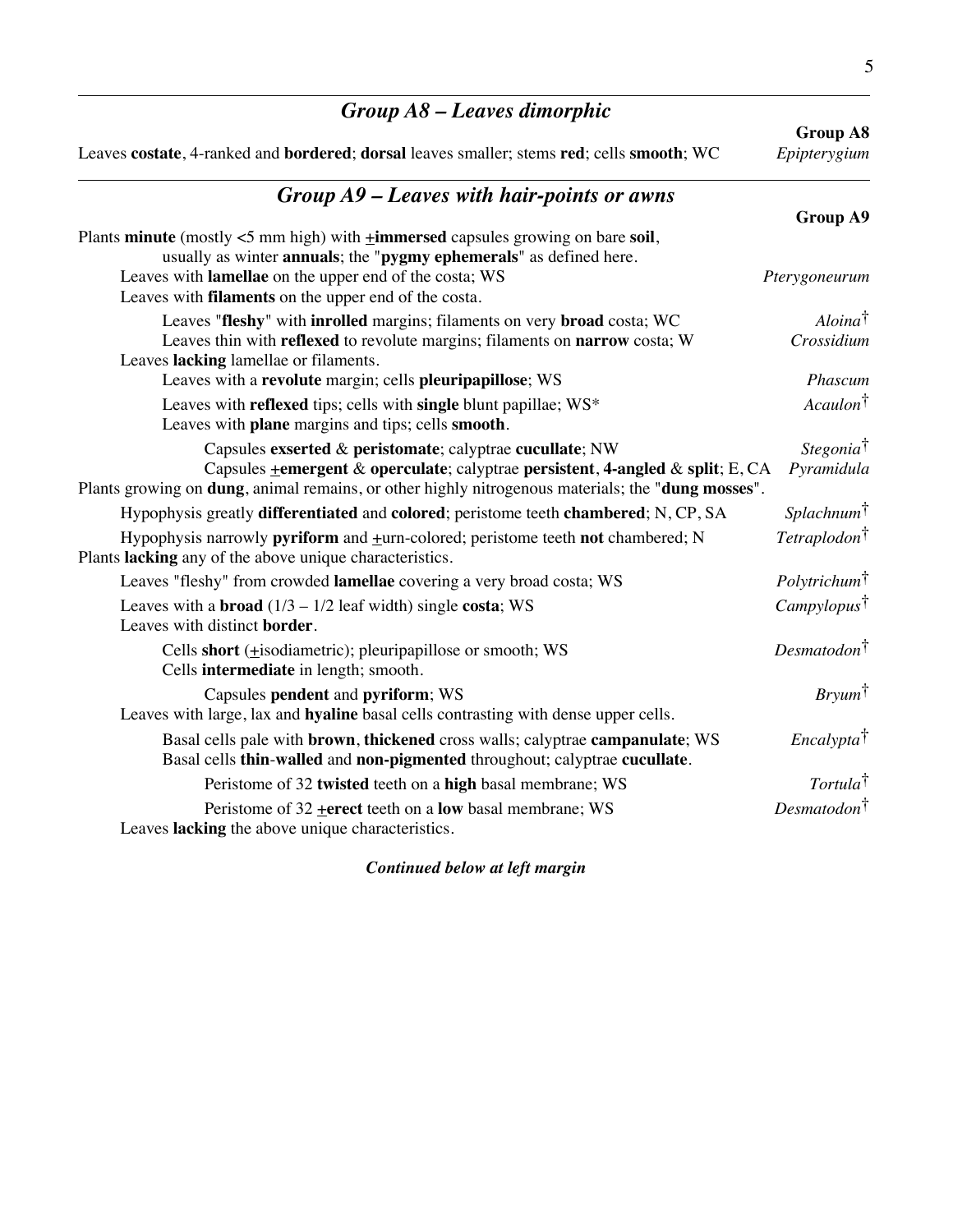#### *Continued from Group A9 above*

Leaf cells distinctly **papillose**; marginal cells **greener**; on **mountain** rocks and soil; WC, SW *Pseudocrossidium*† Leaf cells **smooth** or indistinctly ornamented.

| Plants in tufts on tree trunks and branches (rarely on rocks); diplolepideous.     |                          |
|------------------------------------------------------------------------------------|--------------------------|
| Leaves crisped when dry; basal cells yellow, thick-walled and in diagonal rows; WC | $U lota^{\dagger}$       |
| Leaves not crisped when dry; basal cells undifferentiated; WS*                     | $Orthotrichum^{\dagger}$ |
| Plants in tufts, cushions and mats on rocks; haplolepideous.                       |                          |
| Calyptrae large, campanulate, plicate and lacerate at base.                        |                          |
| Leaves ovate to obovate; WS (W)                                                    | Jaffueliobryum           |
| Leaves ovate-lanceolate and biplicate; N*                                          | Coscinodon               |
| Calyptrae small, cucullate or mitrate.                                             |                          |
| Capsules systylious; calyptrae short; in wetter habitats; WS                       | $Schistidium^{\dagger}$  |
| Capsules not systylious; calyptrae reaching operculum; in dryer habitats; WS       | $Grimmia^{\dagger}$      |
| Plants on soil primarily.                                                          |                          |
| Cells intermediate in length; capsules pendent and pyriform; WS                    | $Bryum^{\dagger}$        |
| Cells short $(\pm i$ sodiametric); capsules mostly erect and cylindrical; WS       | Desmatodon <sup>†</sup>  |

### *Group A10 – Leaves with lamellae, ridges, or filaments*

| Leaves with green, sheet-like lamellae.                                                                      |                      |
|--------------------------------------------------------------------------------------------------------------|----------------------|
| Leaves with a very <b>broad costa</b> covered by $>20$ lamellae.                                             |                      |
| Leaves mostly unistratose; peristome present.                                                                |                      |
| Lamellar apical cells papillose; capsules +terete.                                                           |                      |
| Leaves subtubulose; lamellar apical cells elliptic-pyriform; WS                                              | Polytrichastrum      |
| Leaves oblong lanceolate; lamellar apical cells <b>+rounded</b> ; WS                                         | Pogonatum            |
| Lamellar apical cells smooth or ridged; capsules sharply 4-5 angled; WS                                      | Polytrichum          |
| Leaves with a narrow costa having <20 lamellae.                                                              |                      |
| Lamellae on <b>both</b> surfaces of leaves; leaves unbordered; 5-15 lamina; WC, NW                           | Oligotrichum         |
| Lamellae restricted to the <b>upper</b> surface of leaves.                                                   |                      |
| Leaves with <b>awns</b> ; 2-4 lamellae; plants <b>+bulbiform</b> ; WS                                        | Pterygoneurum        |
| Leaves with cilia at leaf shoulder; 5-15 lamellae; WA, BC, AK                                                | <b>Bartramiopsis</b> |
| Leaves bordered by hyaline, elongate cells; 2-8 lamellae; WS                                                 | Atrichum             |
| Leaves with ridge-like lamellae on the back (dorsal side) of the costa.                                      |                      |
| Stems <b>tomentose</b> (wooly; white to rusty brown); alar cells <b>hyaline</b> and <b>yellow</b> -brown; WS | $Dicranum^{\dagger}$ |
| Stems smooth; alar cells not pigmented.                                                                      |                      |
| Costa broad (>1/3 leaf width); ridges weak (1-2 cells); cells short-rectangular; WS                          | Camply lopus         |
| Costa narrow $\left(\frac{1}{3} \right)$ leaf width); ridges strong (>6 cells); cells rounded-oblate; N      | Dryptodon            |
| Leaves with green, branched filaments.                                                                       |                      |
| Leaves "fleshy": filaments on lamina and costa, but covered by inrolled leaf margins; WS*                    | Aloina               |
| Leaves thin; filaments on costa only; leaf margins reflexed to revolute; W                                   | Crossidium           |
| Leaves with fine, white, threadlike filaments in a tangled, cobwebby weft; $N^*$                             | Saelania             |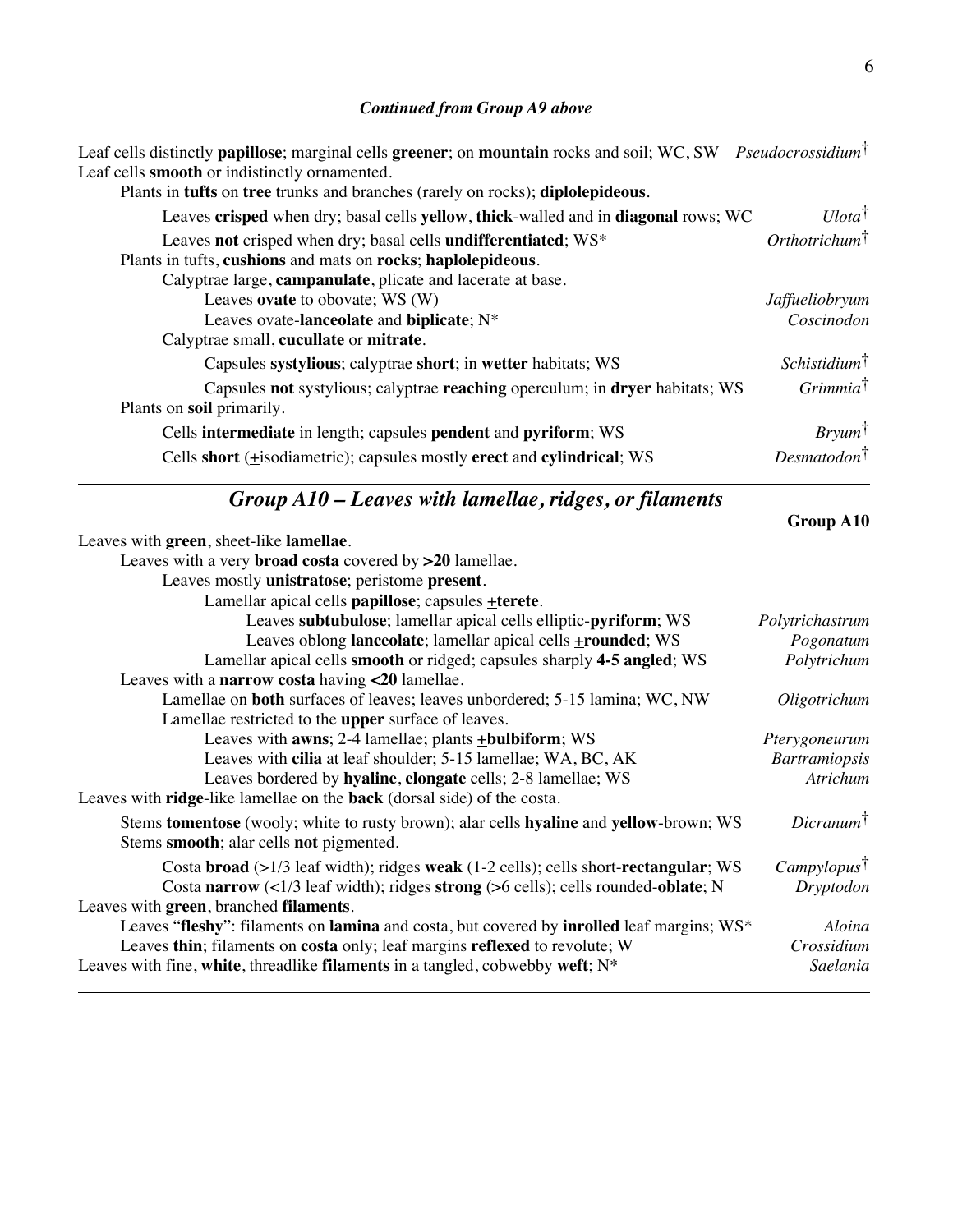| Group A11 - Leaves undulate                                                           |                         |
|---------------------------------------------------------------------------------------|-------------------------|
|                                                                                       | Group A11               |
| Leaves <b>complanate</b> (attached all around the stem but twisted into one plane); E | $Aulacomnium^{\dagger}$ |
| Leaves with lamellae on the costa; WS                                                 | $Artichum^{\dagger}$    |
| Leaves lacking any of the above unique characteristics; N                             | $Dicramum^{\dagger}$    |
| $Group A12 - Leaves involute$                                                         |                         |
|                                                                                       | Group A12               |
| Leaf margins involute wet or dry.                                                     |                         |
| Leaf margins infolded/inflexed over photosynthetic lamellae or filaments.             |                         |
| Leaves with green, sheet-like <b>lamellae</b> ; WS                                    | $Polytrichum^{\dagger}$ |
| Leaves with green, branched filaments; WS*                                            | Aloina                  |
| Leaf margins <b>inrolled</b> over laminae <b>lacking</b> lamellae or filaments.       |                         |
| Leaf cells <b>papillose</b> .                                                         |                         |
| Capsules exserted and operculate; WS                                                  | Weissia                 |
| Capsules immersed to emergent, cleistocarpous; E                                      | Astomum                 |

# *Group A13 – Leaves +all costa*

**No** relevant genera on the West Coast.

| $Group A14 - Leaves with a broad, single costa$                                         |                         |
|-----------------------------------------------------------------------------------------|-------------------------|
|                                                                                         | <b>Group A14</b>        |
| Leaves <b>bristle-like</b> (setaceous) or with distinct hair-points.                    |                         |
| Leaves with costa of 3(4) cell layers (middle & dorsal layers green & "striped"); $N^*$ | Paraleucobryum          |
| Leaves crowded at stem tips; reddish, axillary hairs common; WS                         | Leptobryum              |
| Leaves lacking the above unique characteristics.                                        |                         |
| Leaves with strongly differentiated alar cells (inflated and hyaline).                  |                         |
| Inner basal cells pale, enlarged and extending up along the costa; $N^*$                | Dicranodontium          |
| Inner basal cells little differentiated; WS                                             | Campylopus              |
| Leaves with alar cells little differentiated.                                           |                         |
| Leaves <3mm; upper cells rectangular to linear.                                         |                         |
| Costa lacking median row; brood leaves lacking; WS                                      | Dicranella <sup>†</sup> |
| Leaves oblong-lanceolate; capsules elongate, curved and with a conspicuous neck.        |                         |
| Upper leaf cells pale, lax, thin-walled and oblong-hexagonal; N                         | Amblyodon               |
| Upper leaf cells short rectangular, but not lax; N                                      | $Meesia^{\dagger}$      |
|                                                                                         |                         |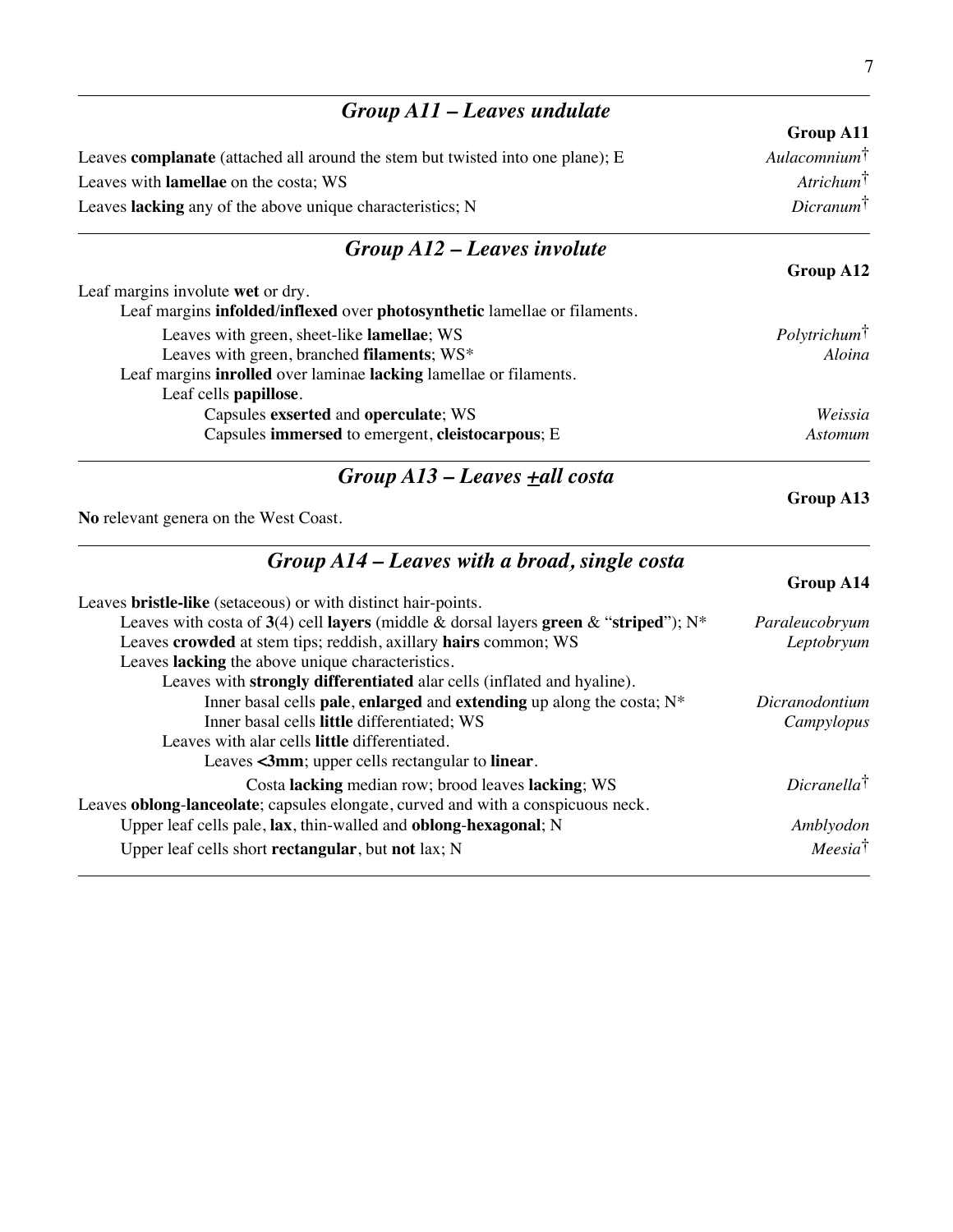#### *Group A15 – Leaves with bases distinctly incurved to expanded and clasping* **Group A15** Leaves **squarrose**-**recurved**. Leaves **subulate** / **setaceous**; subula **roughened** throughout by cell ends; N *Trichodon* Leaves **subulate** / **setaceous** (needle or bristle-like). Cells **intermediate** in length and **prorulose/papillose**; upper cells +**bistratose**; WS *Bartramia*† Cells **intermediate** in length and **smooth**. Capsules with **distinct**, very long **necks**; WS *Trematodon* Capsules **lacking** a distinct neck. Plants **larger**; peristome **single** with **forked** teeth. Teeth divided to **base**, **round** and **papillose**; WS *Ditrichum*† Teeth divided to **mid**-**point**, **flat** and **pitted**-**striolate**; WS *Dicranella*† Cells **short** and **smooth**. Upper cells +**bistratose**; capsules **inclined**, **asymmetric** and **strumose**; WS *Oncophorus*† Leaves with **lamellae** or **ridges** on their laminae or costa. Leaves with a very **broad costa** covered by **>20** lamellae. Leaves mostly **unistratose**; peristome **present**. Lamellar apical cells **papillose**; capsules +**terete**. Leaves **subtubulose**; lamellar apical cells elliptic-**pyriform**; WS *Polytrichastrum* Leaves oblong **lanceolate**; lamellar apical cells +**rounded**; WS *Pogonatum* Lamellar apical cells **smooth** or ridged; capsules sharply **4-5 angled**; WS *Polytrichum* Leaves with a **narrow costa** having **5-15** lamellae. Lamellae on **both** surfaces of leaves; leaves **unbordered**; WC, NW *Oligotrichum*<sup>†</sup><br>Lamellae on **upper** surface of leaves only; **cilia** at leaf shoulder; WA, BC, AK *Bartramiopsis* Lamellae on **upper** surface of leaves only; **cilia** at leaf shoulder; WA, BC, AK Leaves **lacking** any of the above unique characteristics; cells strongly **bulging** on upper surface; endostome of 64 papillose **filaments**; WS *Timmia*

#### *Group A16 – Leaves with long decurrencies*

| Shoots angular in cross-section; leaves squarrose recurved; cells short and papillose.                       |                       |
|--------------------------------------------------------------------------------------------------------------|-----------------------|
| Leaves 3-ranked; stems smooth; CA                                                                            | Triquetrella          |
| Leaves 5-ranked; stems densely tomentose; calcareous wetlands; N                                             | Paludella             |
| Shoots terete (round in cross-section); capsules pyriform or pendulous.                                      |                       |
| Leaves distinctly <b>toothed</b> +throughout.                                                                |                       |
| Marginal teeth paired; sterile stems +erect and round; WS                                                    | <i>Mnium</i>          |
| Marginal teeth single; sterile stems prostrate and complanate; WS                                            | Plagiomnium           |
| Leaves entire to $\pm$ serrulate or $\pm$ toothed at apex.                                                   |                       |
| Leaves predominantly <b>broader</b> near the <b>middle</b> ; capsules <b>pendent</b> .                       |                       |
| Leaves commonly <b>bordered</b> ; median cells <4:1; WS                                                      | $Bry \mu m^{\dagger}$ |
| Leaves not bordered; median cells >4:1; WS                                                                   | $Pohlia^{\dagger}$    |
| Leaves predominantly <b>broader</b> at the <b>base</b> ; setae very long; capsules $\pm$ <b>inclined</b> ; N | $Meesia^{\dagger}$    |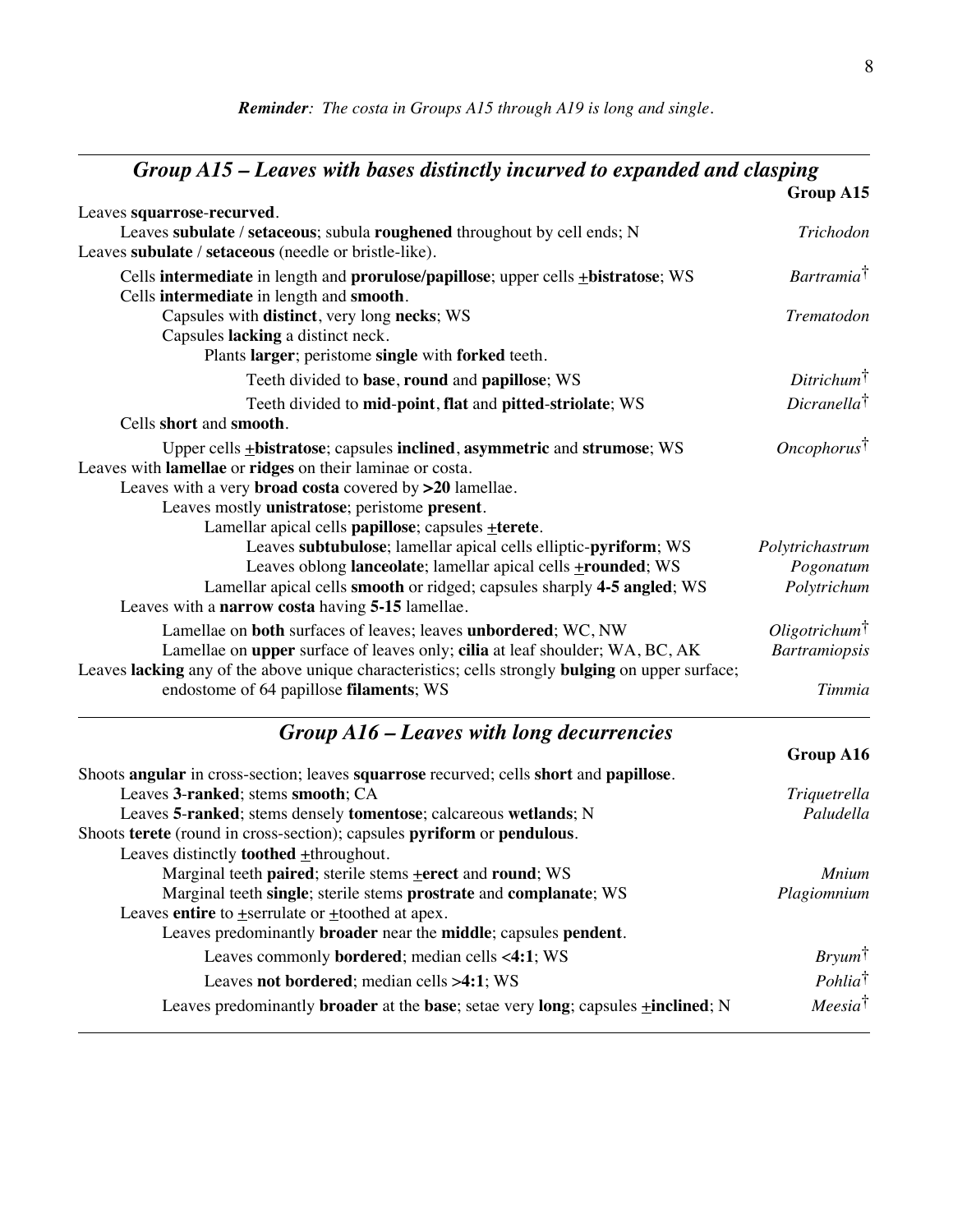### *Group A17 – Leaves with a distinct group of hyaline cells*

#### **Group A17**

*Note: hyaline cells may not be clearly distinct in very old leaves that have lost their chlorophyll.*

| Hyaline cells at apex of leaves; plants whitish.                                                                                                                                                                                                                                                      |                                   |
|-------------------------------------------------------------------------------------------------------------------------------------------------------------------------------------------------------------------------------------------------------------------------------------------------------|-----------------------------------|
| Stems often <b>forked</b> or branched, especially at stem apices.                                                                                                                                                                                                                                     |                                   |
| Cells papillose (simple and forked); capsules immersed; peristome lacking; WS                                                                                                                                                                                                                         | Hedwigia                          |
| Cells smooth; capsules exserted with extremely long necks; peristomate; A/A, W                                                                                                                                                                                                                        | Plagiobryum <sup>†</sup>          |
| Stems rarely branched; leaves apiculate; capsules pendent; cells smooth; WS<br>Hyaline cells as <b>marginal wedges</b> broadest at the base of leaves.                                                                                                                                                | $Bry \mu m^{\dagger}$             |
| Leaves spreading and crenulate to entire.<br>Leaves acute to acuminate; upper cells pleuripapillose; WS<br>Hyaline cells in abruptly differentiated, $\pm$ oval "windows" (cancellinae) in the lower 1/3 of leaves.<br>Leaves lacking linear, intramarginal cells; calyptrae deciduous and cucullate. | Tortella                          |
| Leaf margins revolute; peristome of 32 twisted teeth; 1*; WS                                                                                                                                                                                                                                          | Tortula <sup>†</sup> (Syntrichia) |
| Hyaline, inflated and thin-walled cells across the lower $1/3$ of leaves. <sup>#</sup>                                                                                                                                                                                                                |                                   |
| Leaves abruptly serrate at the shoulder and whorled at branch points; 2 <sup>*</sup> ; WS<br>Leaves toothed above; 2*                                                                                                                                                                                 | Eucladium                         |
| Older leaves brick-red; stems lacking a hyalodermis; WS                                                                                                                                                                                                                                               | Bryoerythrophyllum                |
| Older leaves brownish-green; stems with a hyalodermis; BC                                                                                                                                                                                                                                             | Paraleptodontium                  |
| Leaves with erect, bistratose margins; 1*; WC, AZ                                                                                                                                                                                                                                                     | Trichostomopsis                   |
| Leaves revolute at least below; 1 <sup>*</sup> .                                                                                                                                                                                                                                                      |                                   |
| Leaves $\pm$ rounded with short to long awns; cells 10-13 $\mu$ ; peristome present.                                                                                                                                                                                                                  |                                   |
| Peristome of 32 twisted teeth on a high basal membrane; WS                                                                                                                                                                                                                                            | Tortula <sup>†</sup>              |
| Peristome of $32$ + erect teeth on a low basal membrane; WS                                                                                                                                                                                                                                           | $Desmatodon^{\dagger}$            |
| Leaves $\pm$ acute; cells 15-20 $\mu$ ; peristome none or rudimentary; WS<br>Leaves lacking any of the above unique characteristics.                                                                                                                                                                  | Pottia <sup>†</sup> (Microbryum)  |
| Cross walls of basal cells thick and brown; calyptrae long campanulate; 1*; WS<br>Cross walls of normal thickness; calyptrae cucullate.                                                                                                                                                               | Encalypta <sup>†</sup>            |
| Stems with a hyalodermis; papillae usually bifid; 2 <sup>*</sup> .<br>Stems with a central strand (small cells); NW, WC, GC                                                                                                                                                                           | Trichostomum                      |
| Stems lacking a central strand; WS                                                                                                                                                                                                                                                                    | Oxystegus                         |
| Stems lacking a hyalodermis; papillae usually C-shaped; 1*.                                                                                                                                                                                                                                           |                                   |
| Peristome of 32 twisted teeth on a high basal membrane; WS                                                                                                                                                                                                                                            | Tortula <sup>†</sup>              |
| Peristome of 32 + erect teeth on a low basal membrane; WS                                                                                                                                                                                                                                             | Desmatodon <sup>†</sup>           |

*#: Note: Many taxa with short, papillose, medial cells possess basal cells that are somewhat differentiated, i.e., pale (translucent), less papillose, somewhat elongated and/or colored, especially near the insertion. The taxa in this Group A17 represent the extreme, strongly differentiated condition of a gradient while those taxa with the less differentiated basal cells are found in Group A25.*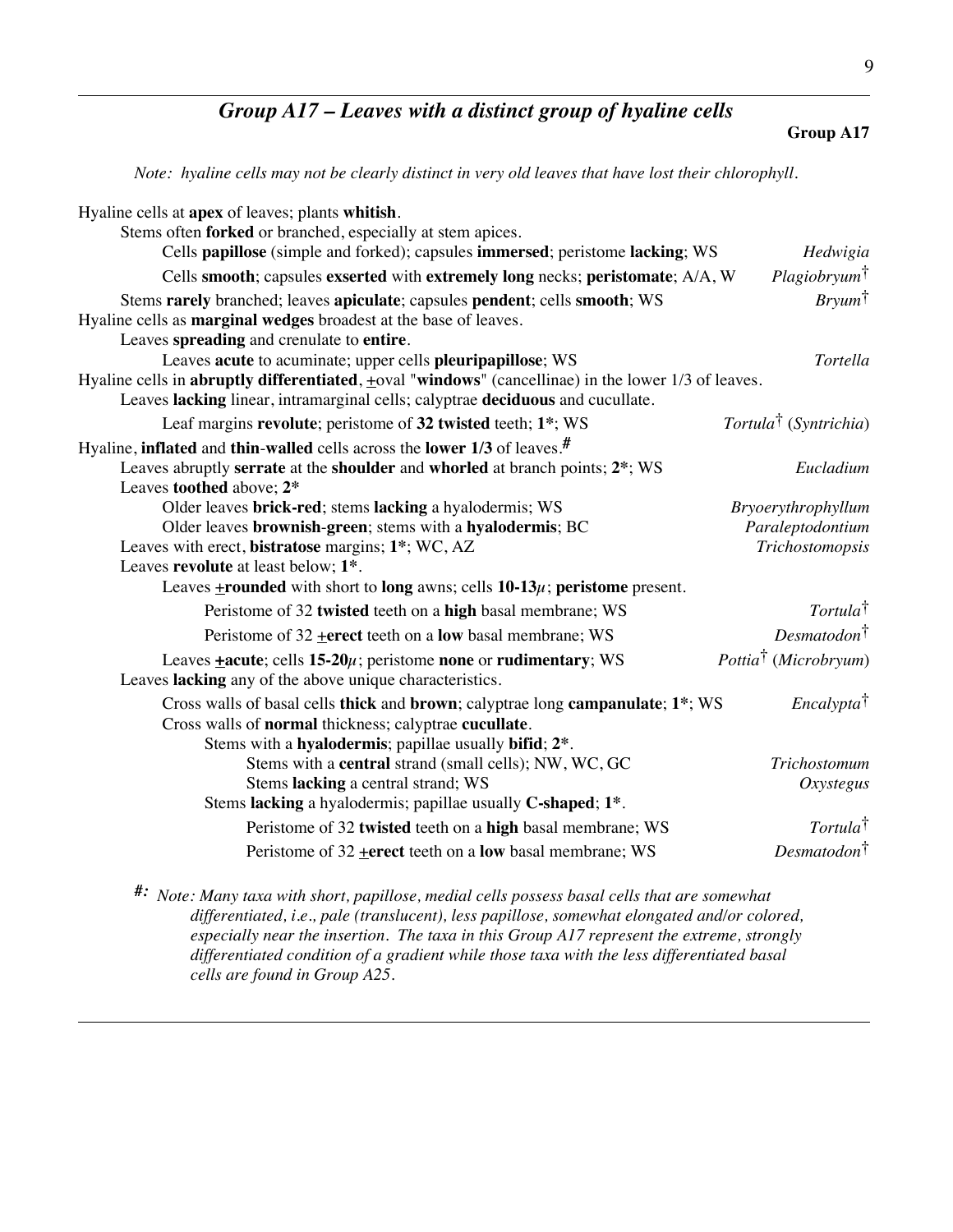|                                                                                                                                                            | Group A18                 |
|------------------------------------------------------------------------------------------------------------------------------------------------------------|---------------------------|
| Leaves ciliate at the margins.                                                                                                                             |                           |
| Plants primarily protonemata; capsules inclined, ovoid and ventricose; WS*                                                                                 | <b>Buxbaumia</b>          |
| Plants leafy; capsules not differentiated as above.                                                                                                        |                           |
| Leaves with 4-9 lamellae on costa; cilia at leaf shoulder; WA, BC, AK                                                                                      | <b>Bartramiopsis</b>      |
| Leaves lacking lamellae; cilia at leaf base; WA, AK                                                                                                        | Oedipodium                |
| Leaves with a border of elongate cells contrasting with shorter medial cells.<br>Plants strongly flattened; leaves twisted into one plane (complanate); WS | Plagiomnium               |
| Plants with red stems.                                                                                                                                     |                           |
| Stems tomentose.                                                                                                                                           |                           |
| Rhizoidal initials in longitudinal rows; endostome fused into a dome; N                                                                                    | Cinclidium                |
| Rhizoidal initials not in rows; endostome segments free; N*                                                                                                | Rhizomnium                |
| Stems smooth.                                                                                                                                              |                           |
| Leaves 4-ranked and dimorphic (dorsal leaves smaller); WC                                                                                                  | Epipterygium              |
| Plants lacking the above unique characteristics.                                                                                                           |                           |
| Leaves with lamellae on the costa; WS                                                                                                                      | Atrichum                  |
| Leaves with paired teeth on margins; WS                                                                                                                    | $Minimum^{\dagger}$       |
| Leaves with distinct single teeth or serrulations on margins.                                                                                              |                           |
| Leaf cells $>3:1$ .                                                                                                                                        |                           |
| Leaves rounded-obtuse and apiculate; upper cells in oblique rows; N*                                                                                       | Pseudobryum               |
| Leaves acute to awned; cells not in oblique rows.                                                                                                          |                           |
| Capsules pendent and pyriform; WS                                                                                                                          | $Bryum^{\dagger}$         |
| Capsules erect and +cylindric; GC, SW, SA                                                                                                                  | Brachymenium <sup>†</sup> |
| Leaf cells $<2:1$ ; WS                                                                                                                                     | Plagiomnium               |
| Leaves with entire margins.                                                                                                                                |                           |
| Leaf cells $>3:1$ .                                                                                                                                        |                           |
| Capsules pendent and pyriform; WS                                                                                                                          | $Bryum^{\dagger}$         |
| Capsules erect.                                                                                                                                            |                           |
| Leaves rounded-obtuse; upper cells in oblique rows; $N^*$                                                                                                  | Pseudobryum               |
| Leaves broadly acute; cells not in oblique rows; WS                                                                                                        | $Entosthodon^{\dagger}$   |
| Leaves with margins differing in color and/or opacity from the medial laminae.                                                                             |                           |
| Margin darker because 3-5 cell layers thick; plants blackish; on rocks in rivers; WC, NW                                                                   | Scouleria                 |
| Margin paler and yellowish due to thick-walled, less papillose cells.                                                                                      |                           |
| Leaves distinctly toothed above; basal membrane lacking; 2*; SE                                                                                            | Leptodontium $\dagger$    |
| Leaves entire; basal membrane present; 1*.                                                                                                                 |                           |
| Peristome (32) spirally twisted above a high basal membrane; WS                                                                                            | $Tortula^{\dagger}$       |
| Peristome (16) obliquely slanted above a low basal membrane; WS                                                                                            | Desmatodon <sup>†</sup>   |
| Margin greener (cells thin-walled & less papillose) and spirally revolute; 1*; WC, SW Pseudocrossidium <sup>†</sup>                                        |                           |
| Leaves with an intramarginal "border", i.e., differentiated cells just inside short marginal cells.                                                        |                           |
| Leaves with an intramarginal "border", i.e., differentiated cells just inside short marginal cells.                                                        |                           |
| "Border" of long, narrow, pellucid cells along leaf bases.                                                                                                 |                           |
| Basal cancellinae lacking; plants blackish; on rocks in rivers; WC, NW                                                                                     | Scouleria                 |
| "Border" of enlarged, <i>i</i> sodiametric, yellow to orange, thick-walled cells; 1 <sup>*</sup> ; W                                                       | Crumia                    |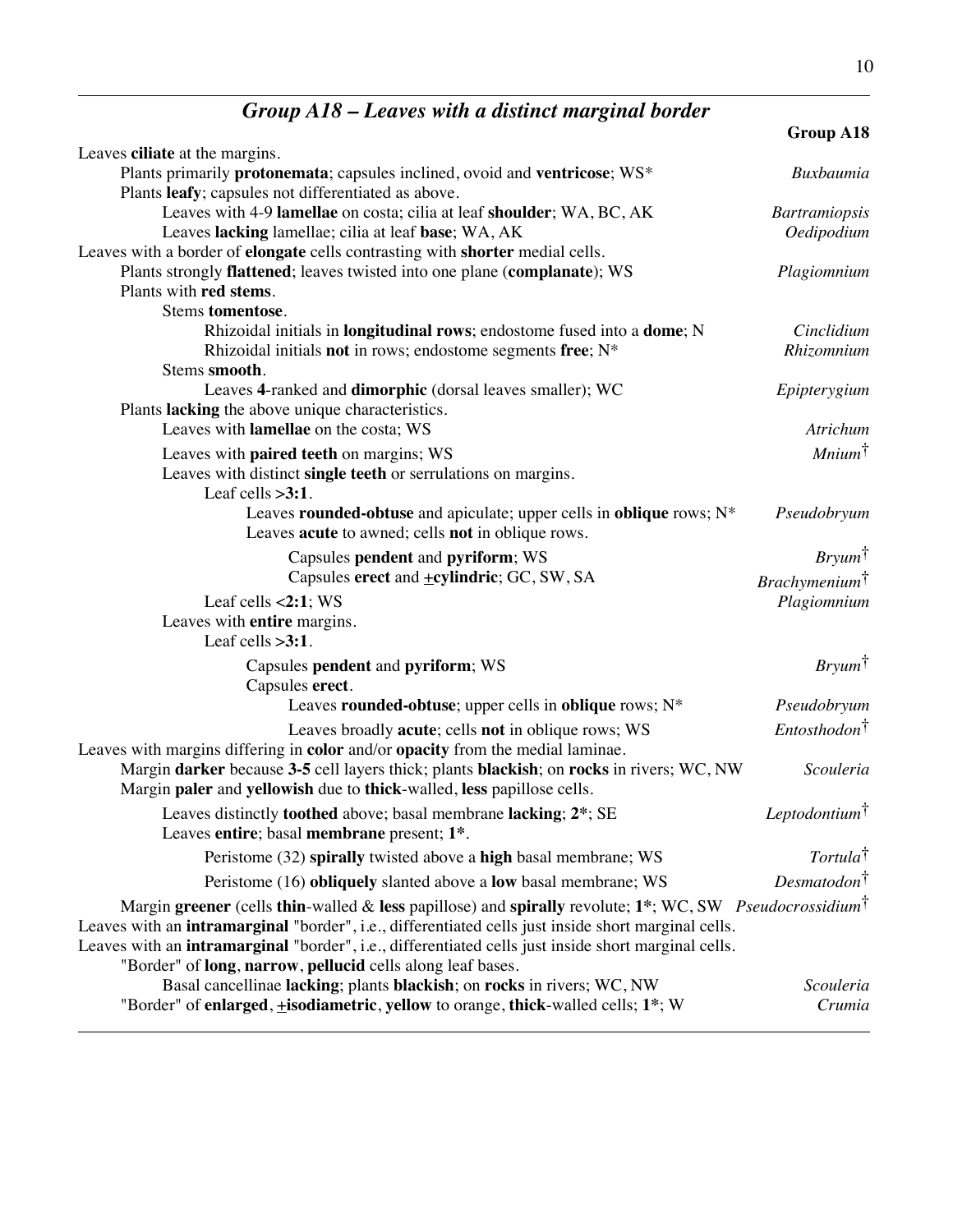| $Group A19$ – Leaves with distinct alar cells                                                 |                     |
|-----------------------------------------------------------------------------------------------|---------------------|
|                                                                                               | Group A19           |
| Stems tomentose; alar cells inflated, hyaline and <b>+yellow-brown</b> towards the margin; WS | Dicranum            |
| Stems not or indistinctly tomentose; alar cells not as above.                                 |                     |
| Costa broad, >1/3 leaf width; alar cells inflated, and hyaline to brownish to reddish.        |                     |
| Costa 3(4) cell layers thick (middle & dorsal layers green & "striped); $N^*$                 | Paraleucobryum      |
| Costa lacking the above unique characters.                                                    |                     |
| Inner basal cells pale, enlarged and extending up along the costa; $N^*$                      | Dicranodontium      |
| Inner basal cells little differentiated; WS                                                   | Campylopus          |
| Costa narrow, $\langle 1/3 \rangle$ leaf width.                                               |                     |
| Alar cells enlarged to inflated and yellowish to brownish.                                    |                     |
| Capsules curved and strumose (goiter-like swellings); on rocks; A/A                           | Kiaeria             |
| Capsules obovoid to pyriform; on rocks.                                                       |                     |
| Capsules ribbed (dry); peristome teeth wide-flaring, +split and striolate; N                  | Arctoa              |
| Capsules smooth (dry); peristome teeth erect, $\pm$ entire and papillose; N*                  | <b>Blindia</b>      |
| Capsules cylindrical; substrates various.                                                     |                     |
| Cells with cuticular ridges; peristome teeth $\pm$ entire and papillose; N <sup>*</sup>       | Dicranoweisia       |
| Cells smooth; peristome teeth forked and pitted-striolate below; WS                           | Dicranum            |
| Alar cells sub-quadrate and pale; cells +thick-walled and often nodulose; WS                  | $Grimmia^{\dagger}$ |

### *Group A20 – Leaves with costa extremely reduced to lacking*

|                                                                                                                                                  | Group A20                               |
|--------------------------------------------------------------------------------------------------------------------------------------------------|-----------------------------------------|
| Leaves in clusters of branches around a central stem and a network of green and hyaline cells; WS                                                | Sphagnum                                |
| Leaves distichous, decurrent and confluent; protonemata luminous; "Goblin Gold"; WS*                                                             | Schistostega                            |
| Leaves spinose serrate; protonemata persistent; cells smooth; pygmy ephemerals; WS<br>Leaves lacking the above unique characters.                | Ephemerum <sup>†</sup>                  |
| Cells papillose; capsules exserted and valvate $(4x)$ ; plants reddish-black; on rocks; $N^*$<br>Cells smooth.                                   | $Andreaea^{\dagger}$                    |
| Capsules exserted with 4 prominent teeth; on undersides of rock overhangs; N<br>Capsules sessile and gymnostomous; pygmy ephemerals; on soil; WS | $Tetrodotium^{\dagger}$<br>Micromitrium |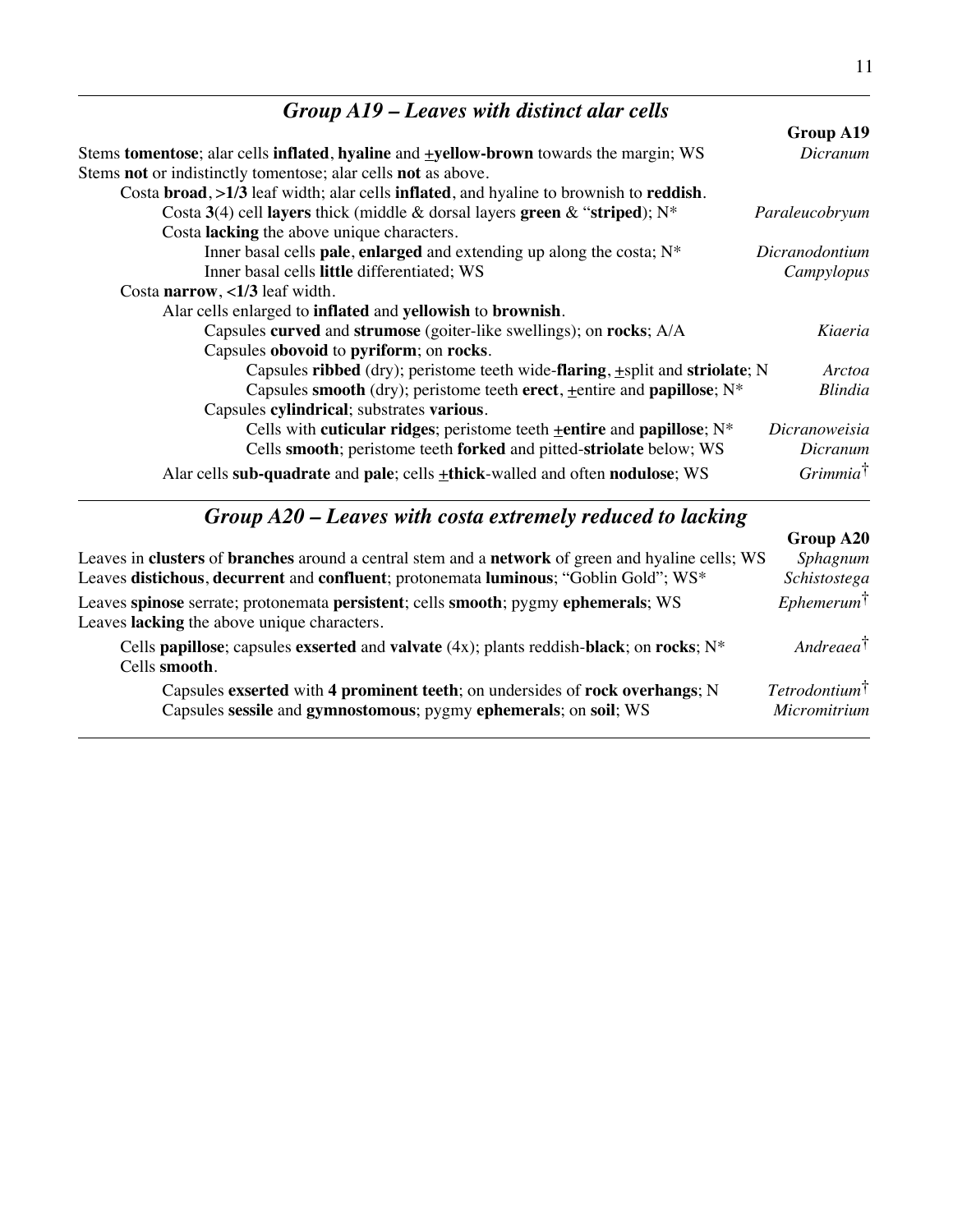*Reminder: Definitions for cell length to breadth ratios are found in the Introduction and the Overview in addition to below. Abbreviations for the number of stereid bands in costa cross sections are found in the Introduction in addition to below. An expanded explanation of the difference between "Distinct" and "Indistinct" surface ornamentation is found in the Introduction.*

**Cells** = medial, laminal cells; cells  $\sim$ 2/3 of the way from insertion to apex, midway between the costa and the margin.

Length to breadth **ratios** of medial, laminal cells:

Long cells:  $>5:1$ ; commonly termed linear. **Intermediate** cells: 2-5:1; commonly termed elongated, rectangular, hexagonal, or rhomboidal. **Short** cells: <2:1; commonly termed isodiametric, quadrate, rounded-quadrate, or sub-quadrate.

Number of **stereid bands** evident in costa cross-sections:

- $2^*$  = costa with two stereid bands
- $1^*$  = costa with one stereid band
- $0^*$  = costa lacking stereid bands, i.e.,  $\pm$ homogeneous

| Group $A21$ – Cells long (>5:1) and smooth                                                  |                           |
|---------------------------------------------------------------------------------------------|---------------------------|
|                                                                                             | Group A21                 |
| Leaves flexuose-twisted (dry); cell walls <b>±thickened</b> ; capsules mostly erect; SA, CA | Orthodontium <sup>†</sup> |
| Leaves little altered (dry); cell walls not thickened; capsules inclined to pendulous; WS   | $Pohlia^{\dagger}$        |

#### *Group A22 – Cells intermediate (2-5:1) and distinctly papillose*

|                                                                              | UUUUV A22                 |
|------------------------------------------------------------------------------|---------------------------|
| Leaves ovate and abruptly narrowed to a short acumen; papillae simple; W, VT | $Philonotis$ <sup>†</sup> |
| Leaves linear-lanceolate to subulate from an erect base; papillae simple; WS | Bartramia <sup>†</sup>    |

### *Group A23 – Cells intermediate (2-5:1) and distinctly prorulose*

|                                                                                           | Group A23              |
|-------------------------------------------------------------------------------------------|------------------------|
| Leaves julaceous and 5-ranked; peristome teeth fused at tip; A/A                          | Conostomum             |
| Leaves and peristome teeth otherwise.                                                     |                        |
| Setae flexuose; capsules symmetric and rugulose; peristome reduced; NC, TN                | <b>Bartramidula</b>    |
| Setae straight; capsules asymmetric and furrowed; peristome teeth lanceolate.             |                        |
| Leaves with bistratose margins and/or lamina; mesic habitats; WS                          | Bartramia <sup>†</sup> |
| Leaves unistratose; hydric habitats; WS                                                   | <i>Philonotist</i>     |
| Setae short, capsules immersed                                                            |                        |
| Leaves <b>+</b> linear-lanceolate and <b>+spinulose</b> above; protonemata persistent; WS | $E$ phemerum $\dagger$ |
| Leaves +subulate and serrulate above; protonemata ephemeral; WS                           | $Bruchia^{\dagger}$    |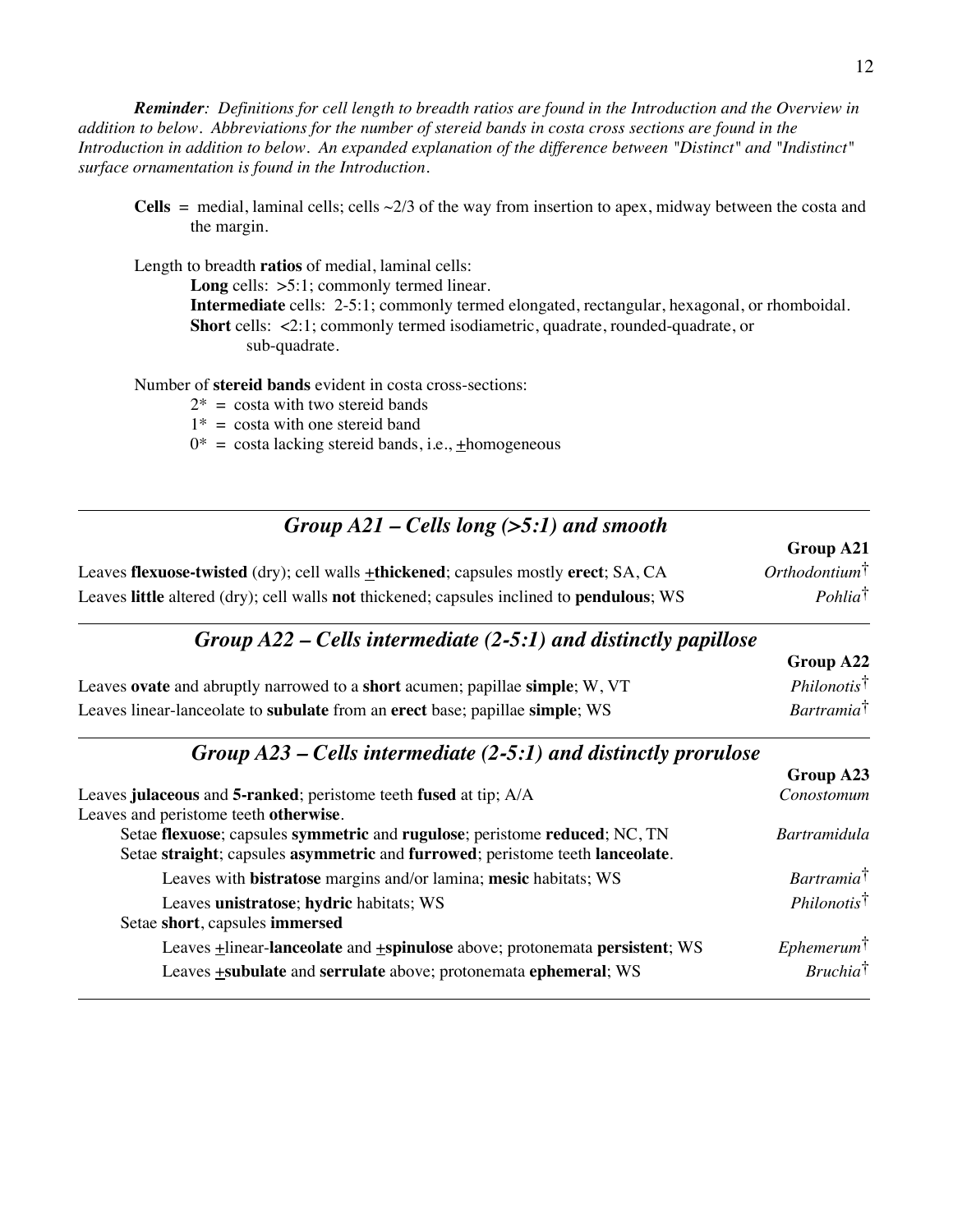*Group A24 – Cells intermediate and smooth (or indistinctly ornamented#)*

|                                                                                                                                                                       | Group A24                     |
|-----------------------------------------------------------------------------------------------------------------------------------------------------------------------|-------------------------------|
| Leaves predominantly <b>broader near</b> or <b>above</b> the middle $(+$ oblong or obovate).                                                                          |                               |
| Plants small, winter annuals on soil.                                                                                                                                 |                               |
| Capsules clearly exserted.                                                                                                                                            |                               |
| Costa strong; protonemata ephemeral; peristome lacking; WS                                                                                                            | Physcomitrium                 |
| Costa weak; protonemata persistent; peristome present; WS*                                                                                                            | Discelium                     |
| Capsules $\pm$ <b>immersed</b> and $\pm$ <b>pyriform</b> .                                                                                                            |                               |
| Leaves +concave-obovate and serrulate; capsules operculate; WS                                                                                                        | Physcomitrium                 |
| Leaves +concave-ovate and entire; capsules cleistocarpous; WS                                                                                                         | $Bruchia^{\dagger}$           |
| Plants otherwise.                                                                                                                                                     |                               |
| Leaves commonly bordered by linear cells; capsules pyriform and pendent; WS<br>Leaves unbordered.                                                                     | <b>Bryum</b>                  |
| Medial cells smooth and >5:1 (linear rhomboidal); capsules pendent; WS<br>Medial cells smooth and <4:1; capsules inclined to erect.                                   | $Pohlia^{\dagger}$            |
| Peristome of 4 massive teeth; plants bud-like; costa weak; on rocks; N<br>Peristome of 16 teeth; costa strong; on soil.                                               | Tetrodontium                  |
| Capsules with well-differentiated necks; calyptrae mitrate; N*<br>Capsules lacking a distinctive neck; calyptrae inflated cucullate.                                  | Tayloria                      |
| Capsules inclined and asymmetric; WS                                                                                                                                  | Funaria                       |
| Capsules erect and symmetric; WS                                                                                                                                      | Entosthodon                   |
| Peristome lacking; capsules erect and symmetric; calyptrae mitrate; WS Physcomitrium<br>Leaves predominantly <b>broader</b> near the <b>base</b> $( \pm$ lanceolate). |                               |
| Plants small, winter annuals on soil; capsules <b>+immersed</b> and cleistocarpous; WS                                                                                | $Bruchia^{\dagger}$           |
| Plants otherwise; capsules exserted and peristomate.<br>Leaves <b>+subulate</b> / setaceous.                                                                          |                               |
| Capsules ovoid; plants minute to very small; on calcareous rocks; WS (N)                                                                                              | <i>Seligeria</i> <sup>†</sup> |
| Capsules long cylindric; peristome teeth round, fully split and papillose; WS                                                                                         | Ditrichum                     |
| Capsules <b>+oblong</b> , often curved; peristome teeth flat, split 1/2 and pitted; WS                                                                                | Dicranella                    |
| Leaves flexuose-twisted (dry); cells +thick-walled; SA, WC                                                                                                            | Orthodontium <sup>†</sup>     |
| Leaves with expanded, sheathing leaf bases; WS                                                                                                                        | Dicranella                    |
| Leaves lacking any of the above unique characteristics.                                                                                                               |                               |
| Leaves >1mm; capsules terminal.                                                                                                                                       |                               |
| Costa percurrent; capsules erect; peristome single.                                                                                                                   |                               |
| Upper cells <b>+linear</b> ; peristome teeth long & split; WS                                                                                                         | Ditrichum                     |
| Upper cells broad; peristome teeth short & irregular; N                                                                                                               | Catoscopium                   |
| Costa subpercurrent; capsules <b>+pendant</b> ; peristome <b>double</b> ; WS                                                                                          | Pohlia <sup>†</sup>           |
| Leaves <1mm; capsules lateral; peristome single; on Cu or S rich soils; $N^*$                                                                                         | Mielichhoferia                |
|                                                                                                                                                                       |                               |

# Cells bulging, mammillose (cells both bulging and papillose), or with low papillae or projections.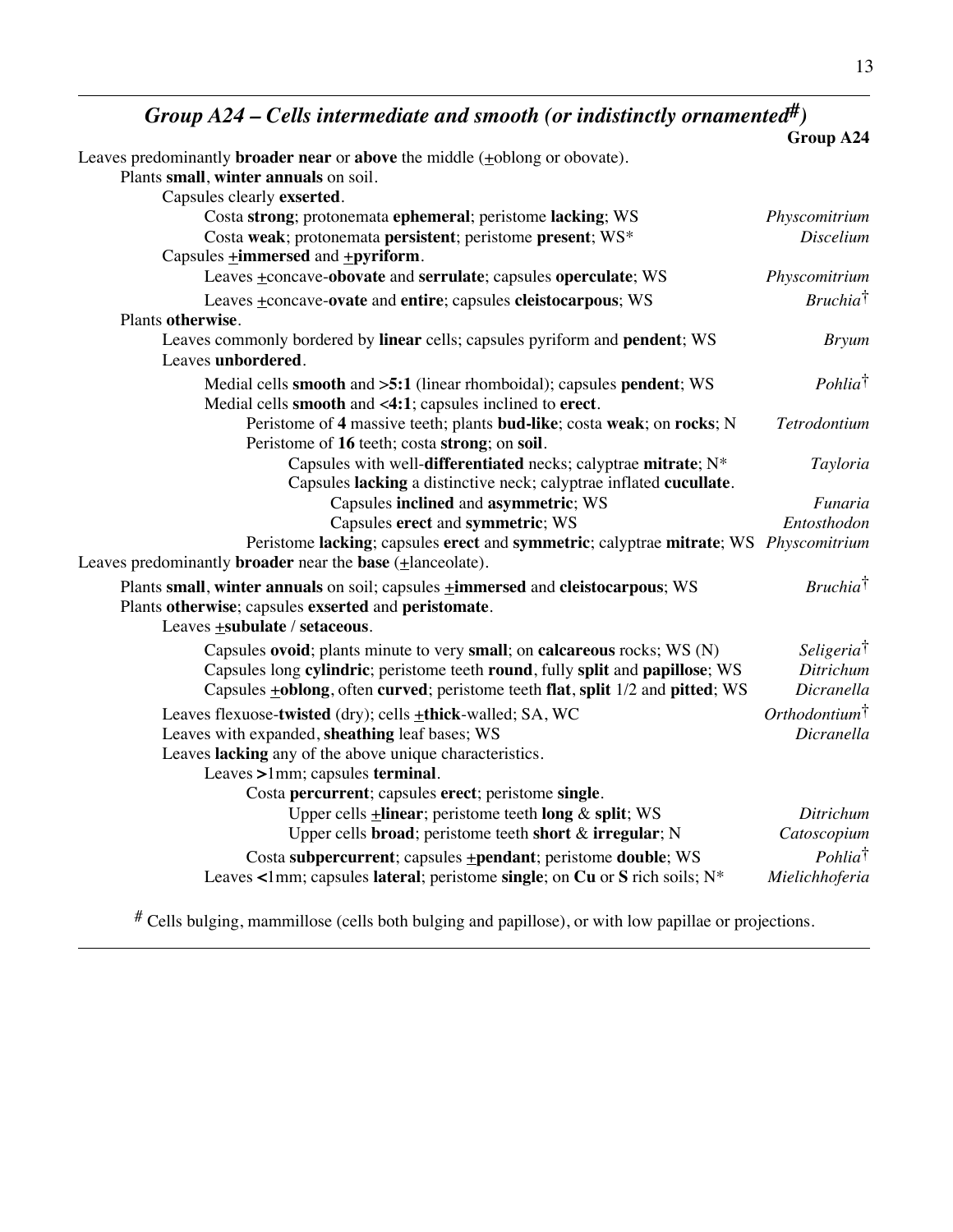| Group $A25$ – Cells short (<2:1) and distinctly papillose                                                                                                                                                                                                                                                                                                                                 |                                                              |
|-------------------------------------------------------------------------------------------------------------------------------------------------------------------------------------------------------------------------------------------------------------------------------------------------------------------------------------------------------------------------------------------|--------------------------------------------------------------|
|                                                                                                                                                                                                                                                                                                                                                                                           | Group A25                                                    |
| Leaves with expanded, sheathing bases; cells strongly bulging on upper surface; WS<br>Leaves distinctly <b>toothed</b> in the upper half.                                                                                                                                                                                                                                                 | Timmia <sup>†</sup>                                          |
| Cells pleuripapillose; leaves $\pm$ squarrose-recurved; $2^*$ .<br>Leaf lamina unistratose; stem hyalodermis lacking; peristome present; SE<br>Cells unipapillose or mammillose; ventral stereid band weak or lacking.                                                                                                                                                                    | Leptodontium                                                 |
| Leaves <b>+broad</b> ; cells <b>mammillose</b> ; capsules <b>smooth</b> ; WS                                                                                                                                                                                                                                                                                                              | Dichodontium                                                 |
| Leaves <b>+narrow</b> ; cells <b>coarsely</b> papillose; capsules <b>furrowed</b> ; N<br>Leaves with large, curved, <b>projecting papillae</b> at extreme apex; cells <b>mammillose</b> : NW<br>Leaves with revolute margins and smoother, greener marginal cells; 1 <sup>*</sup> ; WC, SW<br>Leaves lacking the above unique characteristics.<br>Cells collenchymatous and stellate; 2*. | Cynodontium <sup>†</sup><br>Dichodontium<br>Pseudocrossidium |
| Leaves squarrose-recurved (wet); cells pleuripapillose; A/A                                                                                                                                                                                                                                                                                                                               | Geheebia                                                     |
| Leaves $\pm$ erect (wet); cells unipapillose; $A/A$<br>Cells pleuripapillose; but neither collenchymatous nor stellate.                                                                                                                                                                                                                                                                   | $Aulacomnium^{\dagger}$                                      |
| Papillae forked; basal cells with brown cross-walls; calyptrae long-cylindric; WS<br>Papillae C-shaped.                                                                                                                                                                                                                                                                                   | Encalypta                                                    |
| Basal cells with brown cross-walls; calyptrae long-cylindric; 1*; WS<br>Basal cell walls uncolored; calyptrae cucullate.                                                                                                                                                                                                                                                                  | Encalypta                                                    |
| Peristome teeth long and twisted; 2*; WS                                                                                                                                                                                                                                                                                                                                                  | Barbula <sup>†</sup>                                         |
| Peristome teeth short and erect; 1*; WS                                                                                                                                                                                                                                                                                                                                                   | Desmatodon <sup>†</sup>                                      |
| Papillae conical.<br>Cells with 4-7 papillae; peristome reduced to lacking.<br>Stems repeatedly forked; capsules elongate and urn-shaped; 2 <sup>*</sup> ; WS<br>Stems sparsely forked; capsules <b>+pyriform</b> ; 1 <sup>*</sup> or lacking; WS <sup>*</sup><br>Cells with 1-4 papillae.<br>Costa with two stereid bands.<br>Leaf margins revolute on both sides; peristome present.    | Amphidium<br>Zygodon                                         |
| Papillae crowded; basal cells hyaline; peristome twisted; WS                                                                                                                                                                                                                                                                                                                              | Barbula <sup>†</sup>                                         |
| Papillae scattered; basal cells green; peristome +oblique; WS<br>Leaf margins revolute on one side only; peristome lacking; WS<br>Leaf margins plane; peristome lacking.                                                                                                                                                                                                                  | $Didymodon$ †<br>Hymenostylium                               |
| Leaves <2 mm; sporophytes terminal; WS<br>Costa with one stereid band; peristome lacking.                                                                                                                                                                                                                                                                                                 | Gymnostomum                                                  |
| Sporophytes lateral; stem rounded-triangular; WS<br>Sporophytes terminal; stem round; WS<br>Costa lacking stereid bands; peristome present.                                                                                                                                                                                                                                               | Anoectangium<br>Gymnostomum                                  |
| Basal marginal cells with thickened cross-walls; WS                                                                                                                                                                                                                                                                                                                                       | $U$ lota <sup>†</sup>                                        |
| Basal marginal cells <b>+undifferentiated</b> ; WS<br>Cells unipapillose; but neither collenchymatous nor stellate.                                                                                                                                                                                                                                                                       | Orthotrichum <sup>†</sup>                                    |
| Leaves serrulate at apex; stems tomentose; gemmae on stem extensions; WS<br>Leaves entire.                                                                                                                                                                                                                                                                                                | Aulacomnium <sup>†</sup>                                     |
| Capsules exserted; peristome of 32 twisted teeth; plants on soil and rocks; 2 <sup>*</sup> ; WS                                                                                                                                                                                                                                                                                           | Barbula <sup>†</sup>                                         |
| Capsules $\pm$ emergent and valvate (4x); blackish plants on rocks; $0^*$ ; N <sup>*</sup><br>Capsules $\pm$ <b>immersed</b> with 16 $\pm$ <b>reflexed</b> teeth; plants on <b>trees</b> and rocks; $0$ <sup>*</sup> .                                                                                                                                                                    | Andreaea <sup>†</sup>                                        |
| Basal marginal cells with thickened cross-walls; WS                                                                                                                                                                                                                                                                                                                                       | $U lota^{\dagger}$                                           |
| Basal marginal cells +undifferentiated; WS                                                                                                                                                                                                                                                                                                                                                | Orthotrichum <sup>†</sup>                                    |

14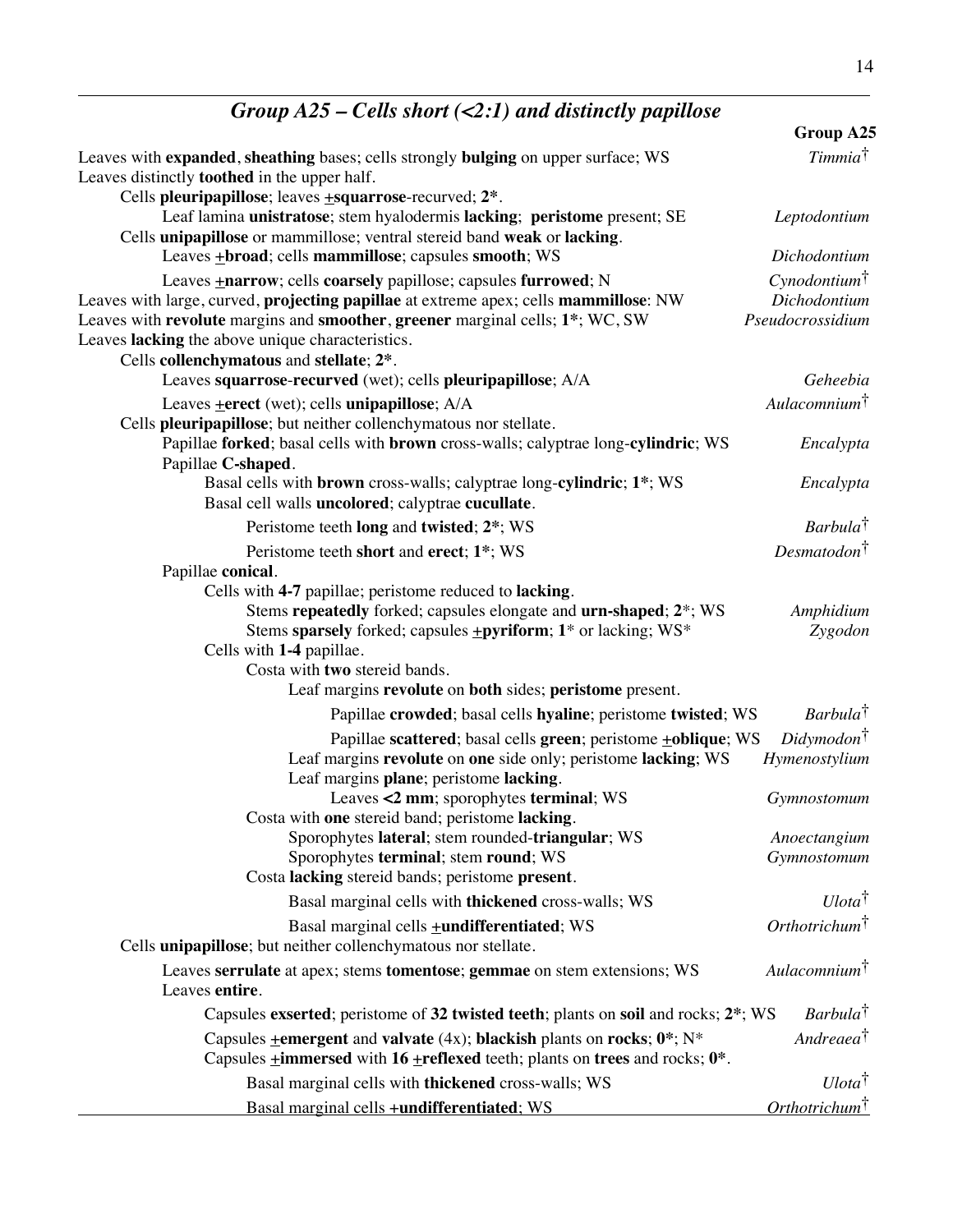# *Group A26 – Cells short (<2:1) and smooth (or indistinctly ornamented#)*

|                                                                                                                                                                                             | Group A26                      |
|---------------------------------------------------------------------------------------------------------------------------------------------------------------------------------------------|--------------------------------|
| Leaves +oblong-spathulate (broad in the middle and even broader above).                                                                                                                     |                                |
| Leaf margins usually revolute, at least in part; cells flat.                                                                                                                                |                                |
| Leaves $\pm$ bordered with longer cells; peristome teeth short and erect; $1^*$ ; WS                                                                                                        | Desmatodon <sup>†</sup>        |
| Leaves +bordered with shorter cells; peristome teeth long and twisted; 1*; WS<br>Leaves with intra-marginal border of enlarged, thick-walled, orange cells; $1^*$ ; W<br>Leaves unbordered. | Tortula <sup>†</sup><br>Crumia |
| Propagula axillary; peristome of 32 spirally twisted teeth; 2*; WS                                                                                                                          | $Barbula^{\dagger}$            |
| Leaf margins plane; cells flat and large $(>15\mu)$ ; peristome none or rudimentary; 1 <sup>*</sup> ; WS<br>Leaves +oblong-lingulate (tongue-shaped) or oblong-ligulate (strap-shaped).     | $Pottia^{\dagger}$             |
| Leaves <b>+lingulate</b> ; cells 2(3)stratose; awns on perichaetial leaves; capsules sessile; E, BC                                                                                         | Diphyscium                     |
| Leaves +ovate (broadest in lower third; egg-shaped) and revolute; peristome of 32 teeth; 2*; WS<br>Leaves ovate-lanceolate to <b>lanceolate</b> (broadest near the base; lance-shaped).     | $Barbula^{\dagger}$            |
| Leaves 3-ranked; setae very long; plants of calcareous wetlands; N                                                                                                                          | Meesia                         |
| Leaves falcate-secund; capsules valvate; plants saxicolous and blackish; NW                                                                                                                 | Andreaeobryum                  |
| Leaves with expanded, sheathing leaf bases.                                                                                                                                                 |                                |
| Cells bulging on upper surface; capsules symmetric and oblong-ovoid; WS                                                                                                                     | Timmia                         |
| Cells smooth; capsules asymmetric and strumose (goiter-like swelling); WS                                                                                                                   | <b>Oncophorus</b>              |
| Leaves with paired teeth on bistratose margins.                                                                                                                                             |                                |
| Margins revolute below; cells with cuticular ridges; perichaetia terminal; N*                                                                                                               | Plagiopus                      |
| Leaves with an intramarginal band of long, narrow cells at base; WC and NW                                                                                                                  | Scouleria                      |
| Leaves bistratose, at least in part.                                                                                                                                                        |                                |
| Leaves subtubulose (dry); cells bulging on upper surface; 2*; WC, SW, TX                                                                                                                    | Timmiella                      |
| Leaves curved to crisped (dry); cells bulging or flat.                                                                                                                                      |                                |
| Calyptrae mitrate, lobed and plicate; 2*; WS                                                                                                                                                | Ptychomitrium                  |
| Calyptrae cucullate, entire and smooth; 1*; WC, AZ<br>Leaves lacking any of the above unique characters.                                                                                    | Trichostomopsis <sup>†</sup>   |

*Continued below at left margin*